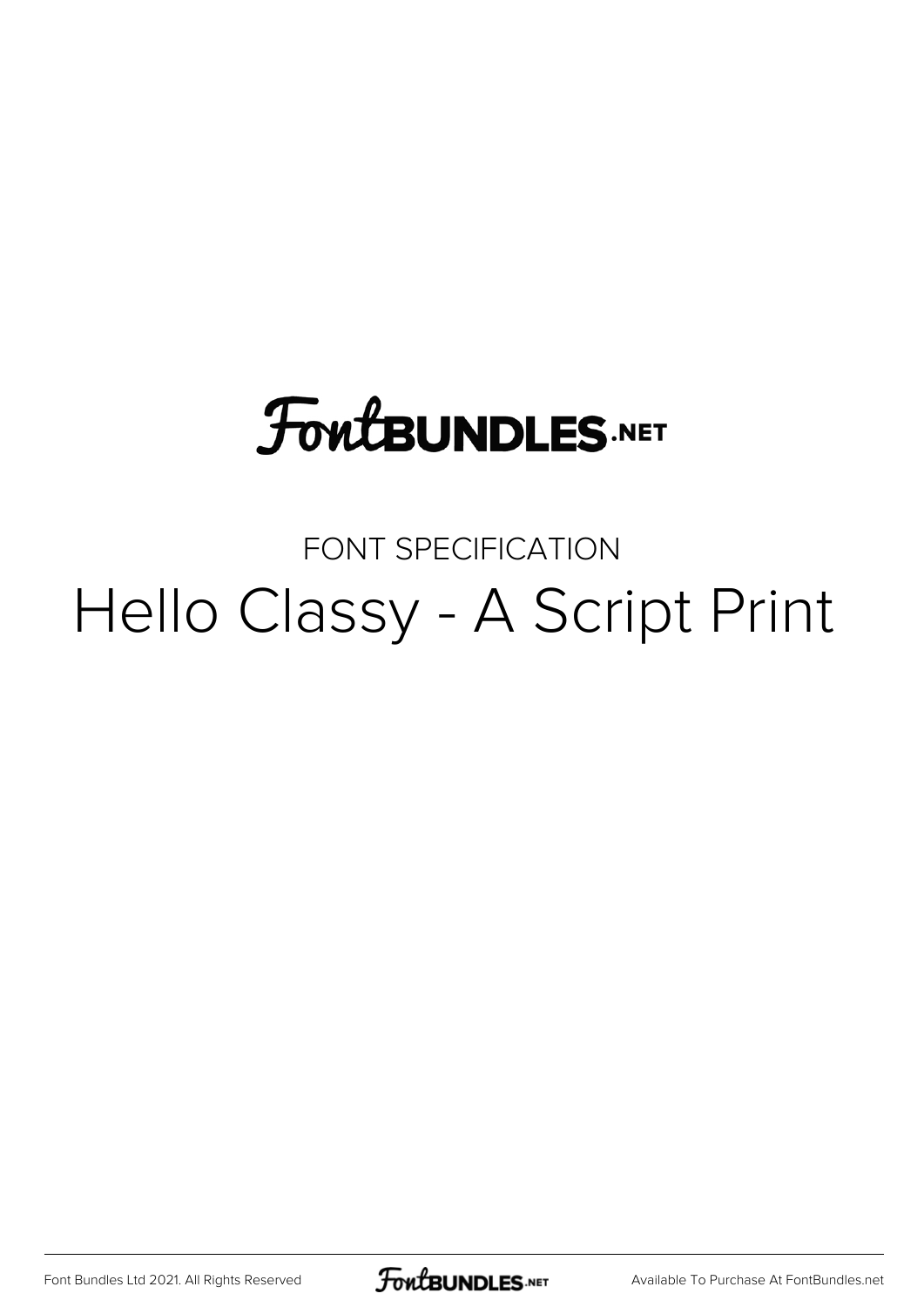#### CLN-HelloClassy1 - Regular

**Uppercase Characters** 

### ABCDEFGHIJKIMNÓPQRSTUVWXYZ

Lowercase Characters

# a 6 Cde (ghijk Innorghsturwyz

Numbers

### 0123456789

**Punctuation and Symbols** 

All Other Glyphs

 $\mathbf{A}$ 

 $\mathbf{A}$ 



A A A A C F F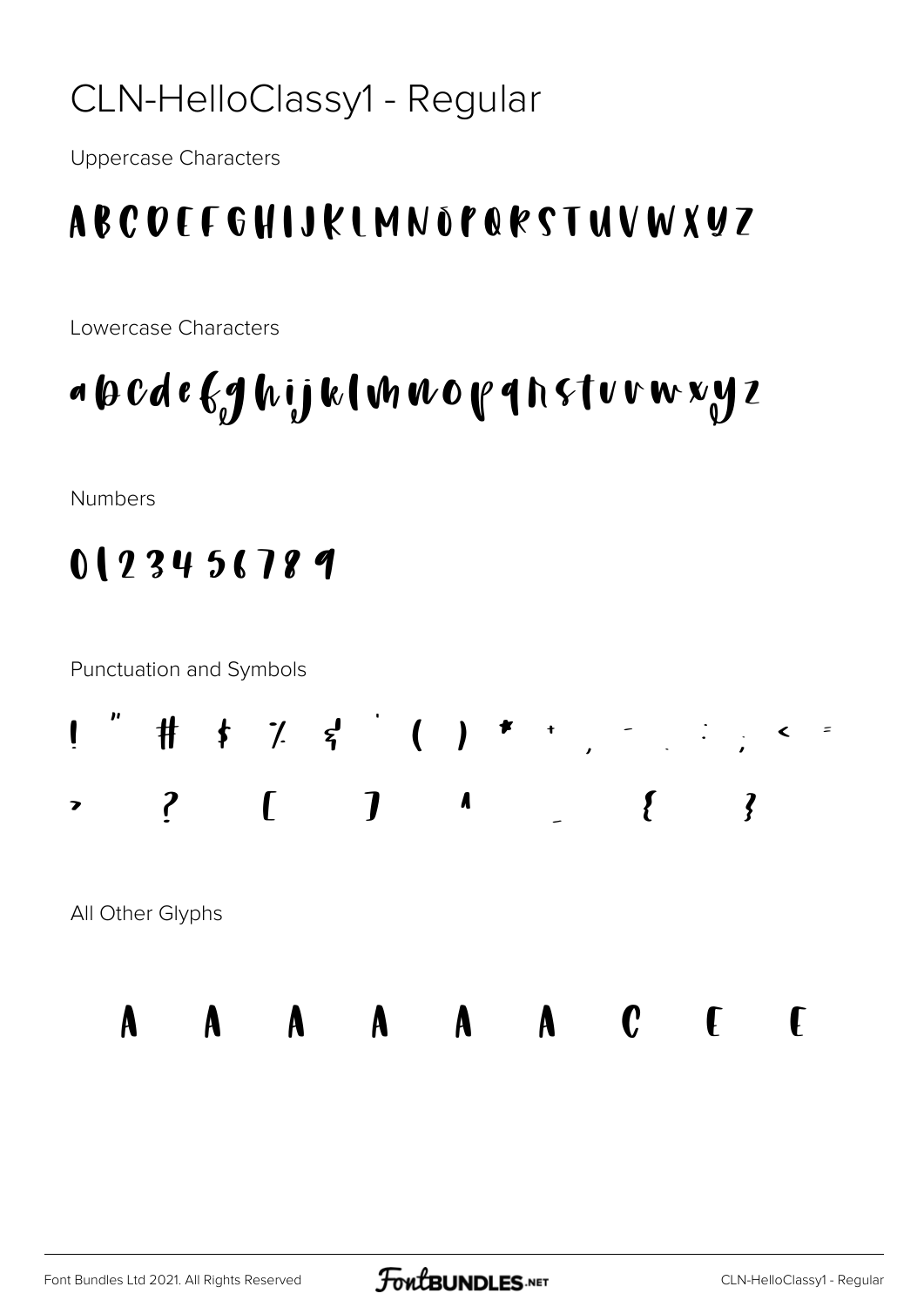|  |  |  | $\begin{matrix} \mathbf{0} & \mathbf{0} & \mathbf{0} & \mathbf{0} & \mathbf{0} & \mathbf{0} & \mathbf{0} & \mathbf{0} & \mathbf{0} & \mathbf{0} & \mathbf{0} & \mathbf{0} & \mathbf{0} & \mathbf{0} & \mathbf{0} & \mathbf{0} & \mathbf{0} & \mathbf{0} & \mathbf{0} & \mathbf{0} & \mathbf{0} & \mathbf{0} & \mathbf{0} & \mathbf{0} & \mathbf{0} & \mathbf{0} & \mathbf{0} & \mathbf{0} & \mathbf{0} & \mathbf{0} & \mathbf{0$ |  |
|--|--|--|----------------------------------------------------------------------------------------------------------------------------------------------------------------------------------------------------------------------------------------------------------------------------------------------------------------------------------------------------------------------------------------------------------------------------------|--|
|  |  |  | $\begin{array}{ccccccccccccccccccccc} & a & & a & & a & & a & & b & & c & & c & & c & & \end{array}$                                                                                                                                                                                                                                                                                                                             |  |
|  |  |  | $e$ $e$ i i i $u$ 0 0                                                                                                                                                                                                                                                                                                                                                                                                            |  |
|  |  |  |                                                                                                                                                                                                                                                                                                                                                                                                                                  |  |
|  |  |  | $y$ y $'$ " w $\infty$ gle                                                                                                                                                                                                                                                                                                                                                                                                       |  |
|  |  |  | of gt or lot or age and the la                                                                                                                                                                                                                                                                                                                                                                                                   |  |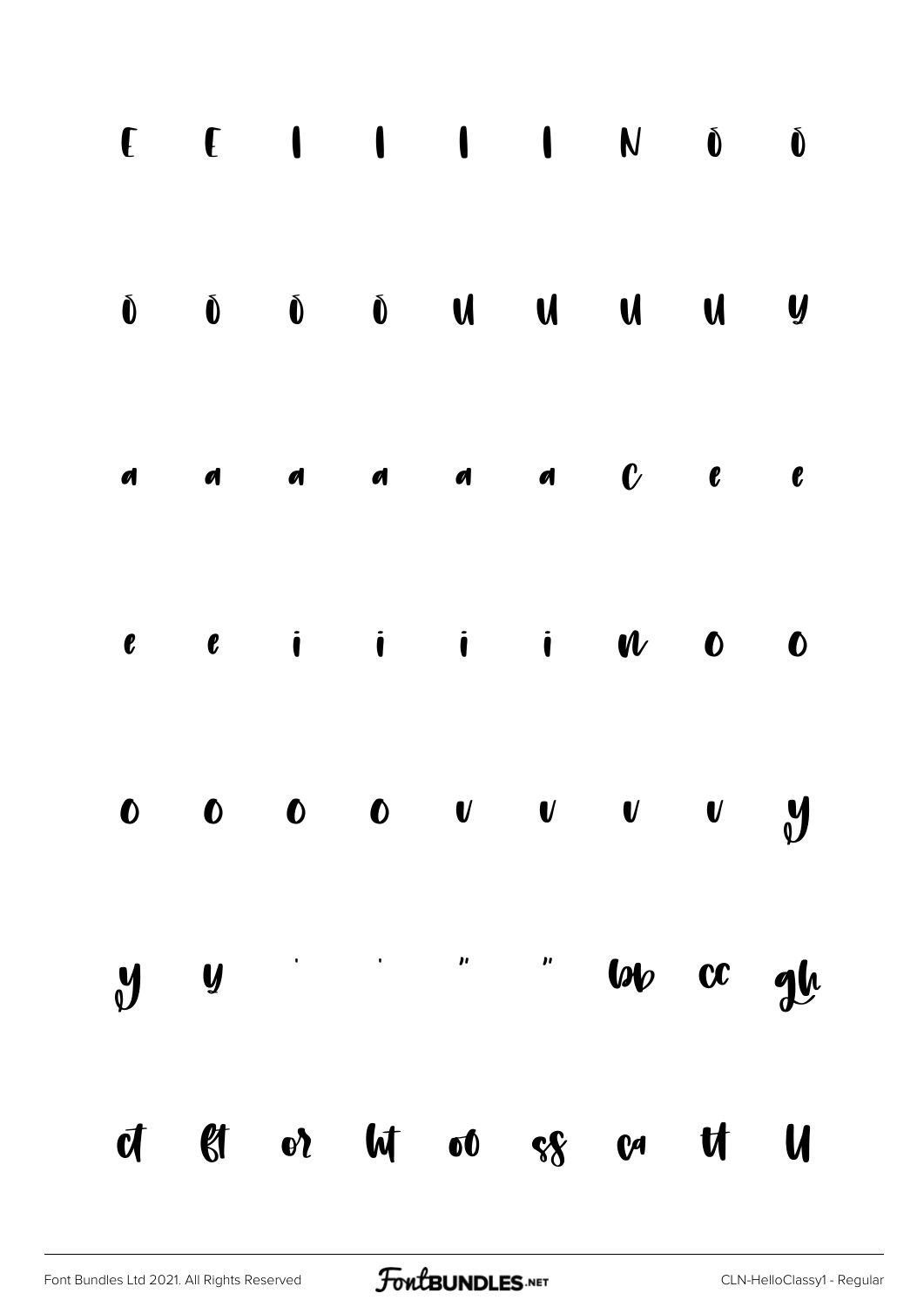

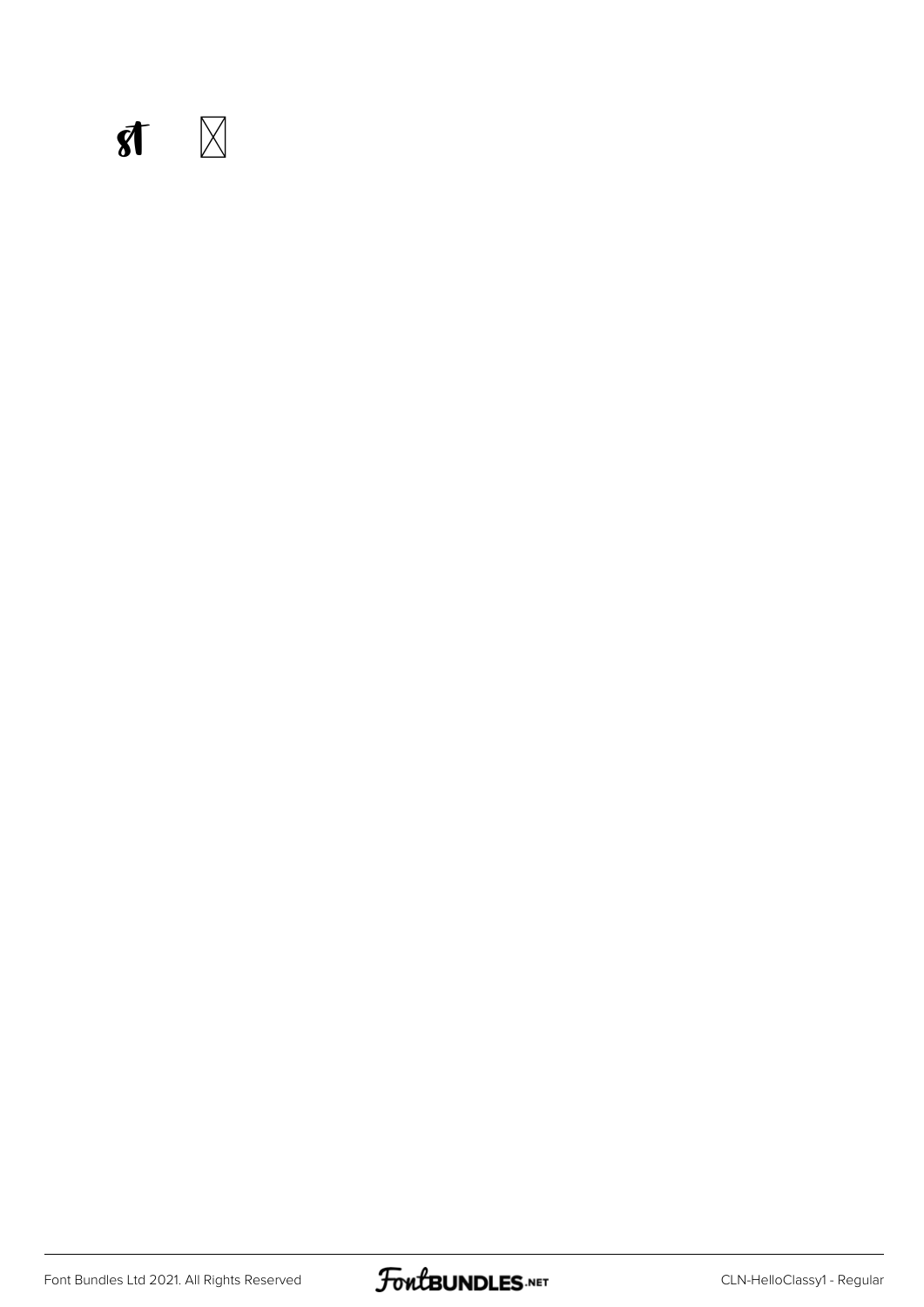### CLN-HelloClassy2 - Regular

**Uppercase Characters** 

#### GRODFFCHTJKIMNOPORQTUVLIXV7

Lowercase Characters

#### ILOJQF GLIJKIM NODQ I S I U V W X Y Z

#### **Numbers**

 $0123456709$ 

#### **Punctuation and Symbols**

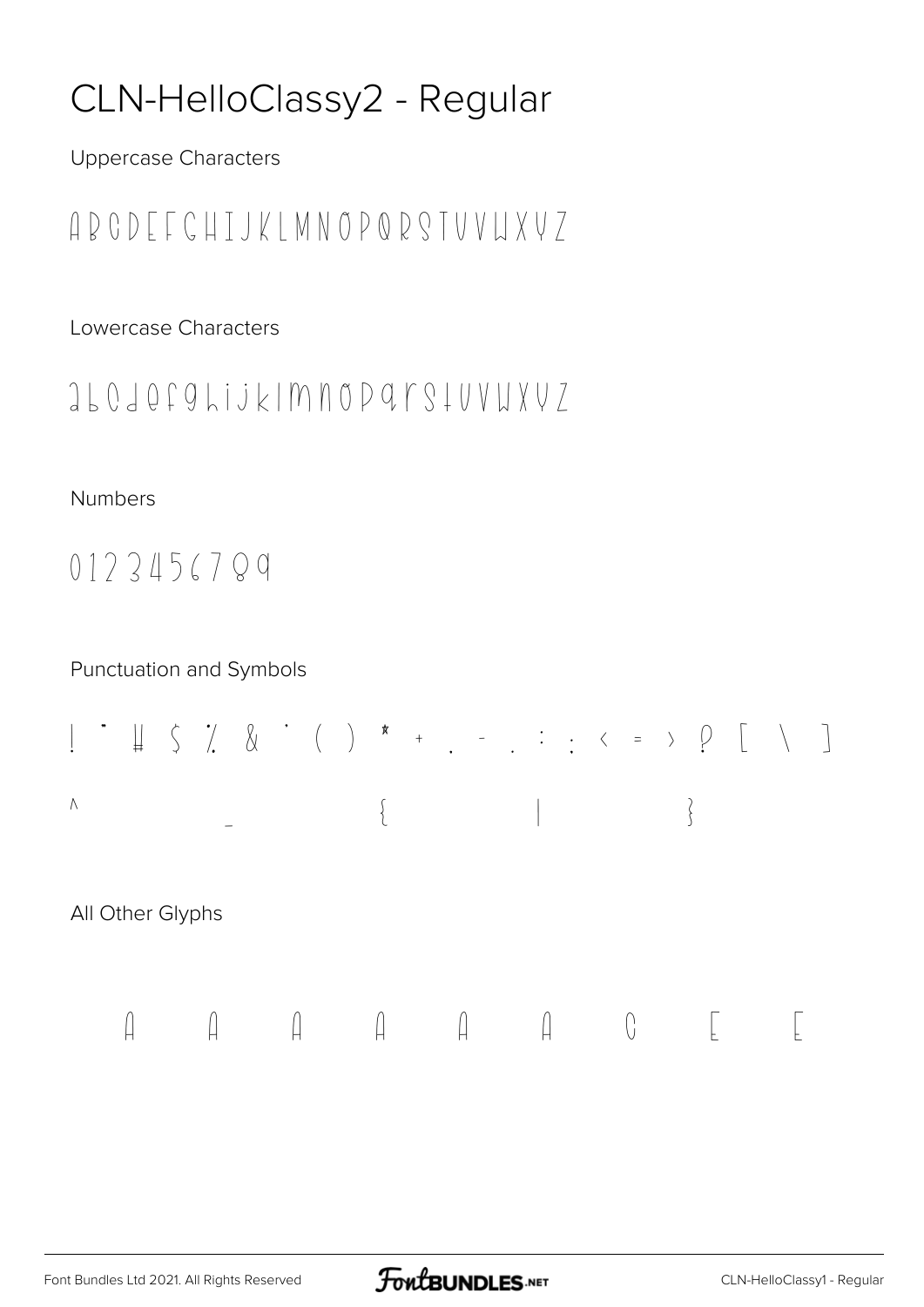| $\sqrt{2}$ |  |                                                                                                                    |  |                                                                                                                                                                                                                                                                                                                                                                                                                                                                                      |  |
|------------|--|--------------------------------------------------------------------------------------------------------------------|--|--------------------------------------------------------------------------------------------------------------------------------------------------------------------------------------------------------------------------------------------------------------------------------------------------------------------------------------------------------------------------------------------------------------------------------------------------------------------------------------|--|
|            |  |                                                                                                                    |  | $\begin{matrix} 0 & 0 & 0 & 0 & \end{matrix} \qquad \begin{matrix} 0 & 0 & 0 & \end{matrix} \qquad \begin{matrix} 0 & 0 & 0 & \end{matrix} \qquad \begin{matrix} 0 & 0 & 0 & \end{matrix} \qquad \begin{matrix} 0 & 0 & 0 & \end{matrix} \qquad \begin{matrix} 0 & 0 & 0 & \end{matrix} \qquad \begin{matrix} 0 & 0 & 0 & \end{matrix} \qquad \begin{matrix} 0 & 0 & 0 & \end{matrix} \qquad \begin{matrix} 0 & 0 & 0 & \end{matrix} \qquad \begin{matrix} 0 & 0 & 0 & \end{matrix}$ |  |
|            |  |                                                                                                                    |  |                                                                                                                                                                                                                                                                                                                                                                                                                                                                                      |  |
|            |  |                                                                                                                    |  | $\begin{matrix} 0 & 0 & i & i & i & i & m & 0 & 0 \end{matrix}$                                                                                                                                                                                                                                                                                                                                                                                                                      |  |
| $\bigcirc$ |  |                                                                                                                    |  |                                                                                                                                                                                                                                                                                                                                                                                                                                                                                      |  |
|            |  | $\bigvee_{\mathcal{C}}\mathcal{C}^{(n)}\otimes\cdots\otimes\mathcal{C}^{(n)}\otimes\cdots\otimes\mathcal{C}^{(n)}$ |  |                                                                                                                                                                                                                                                                                                                                                                                                                                                                                      |  |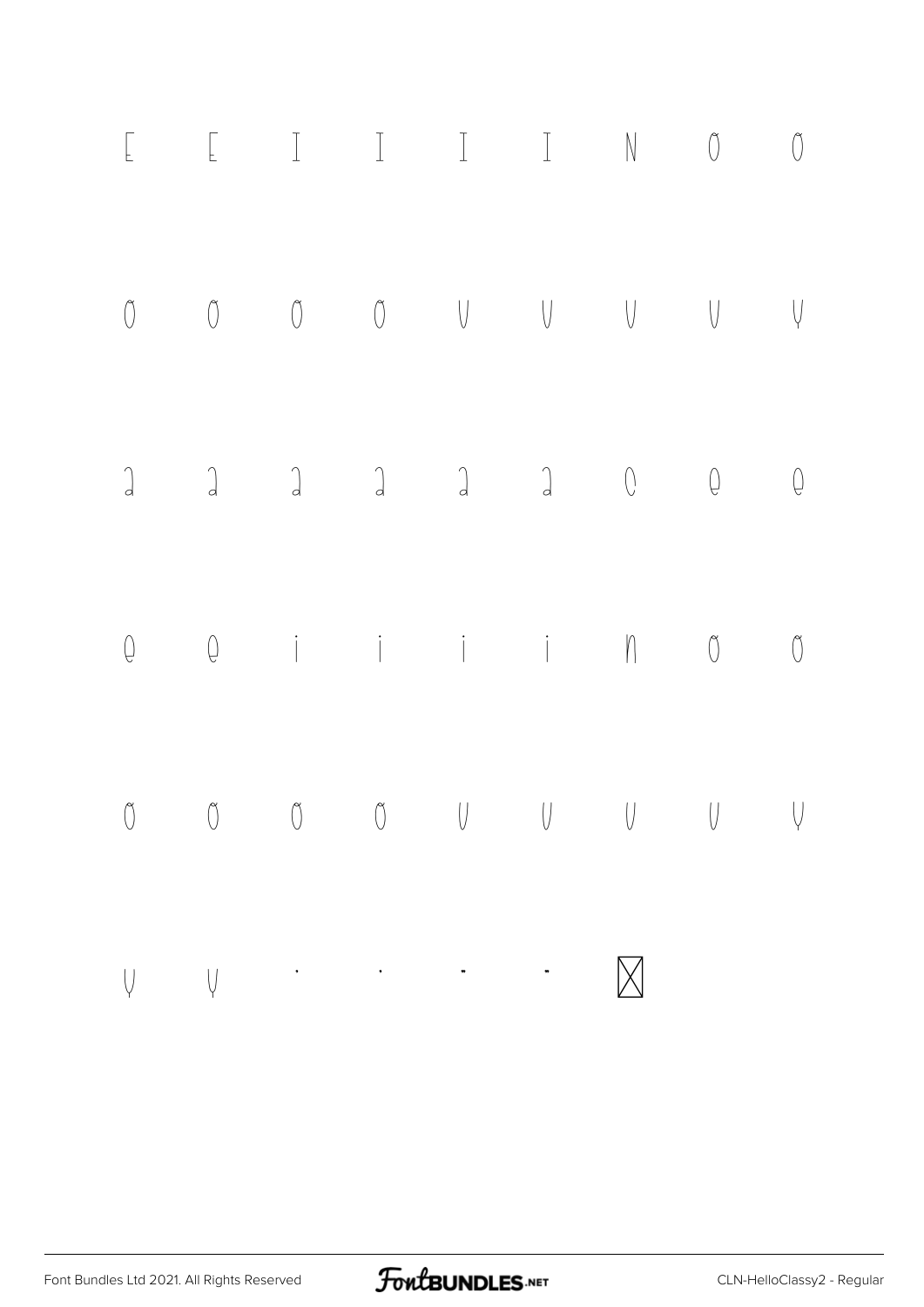#### CLN-HelloClassy3 - Regular

Uppercase Characters



#### Lowercase Characters



Numbers



Punctuation and Symbols

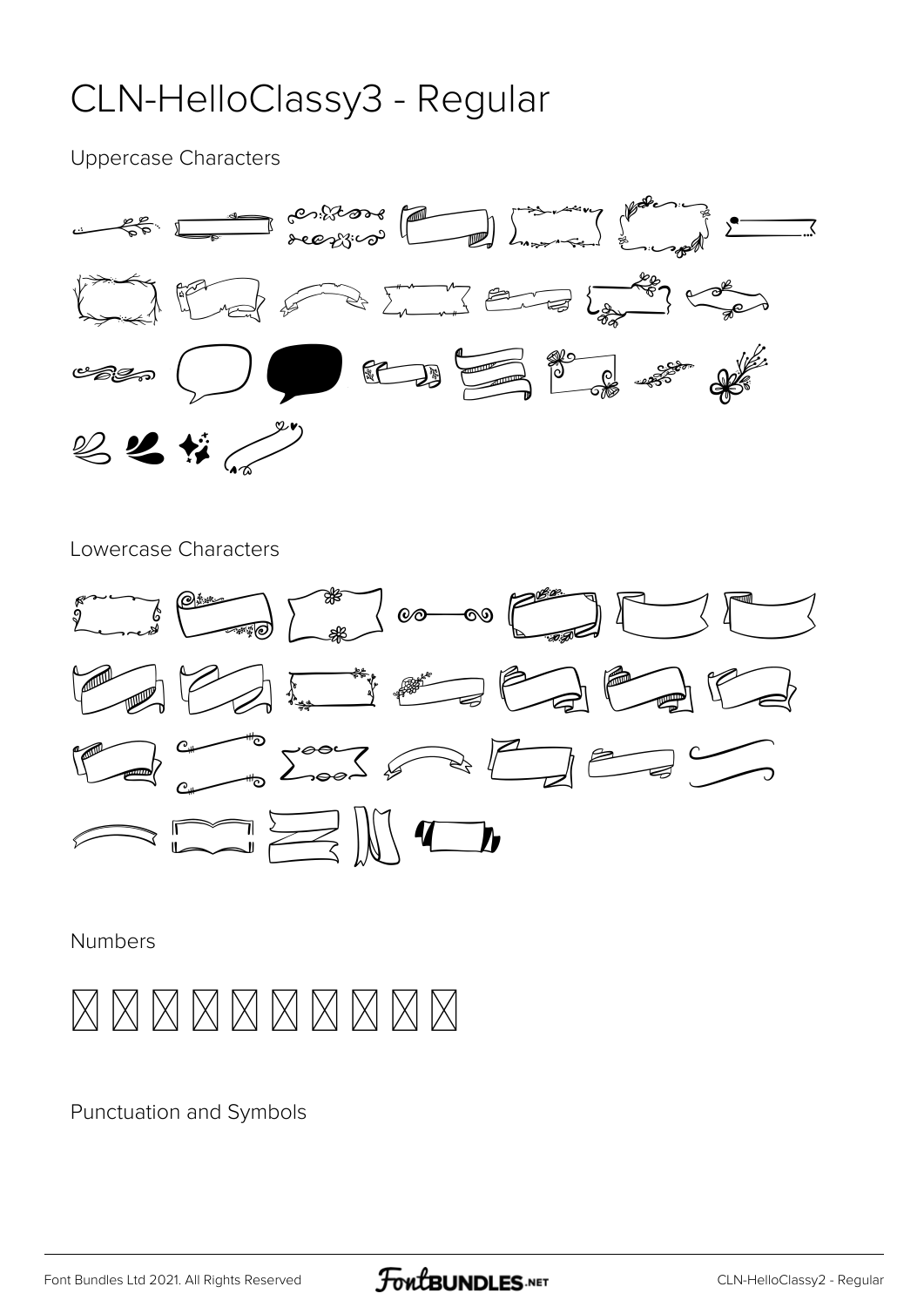All Other Glyphs



FontBUNDLES.NET